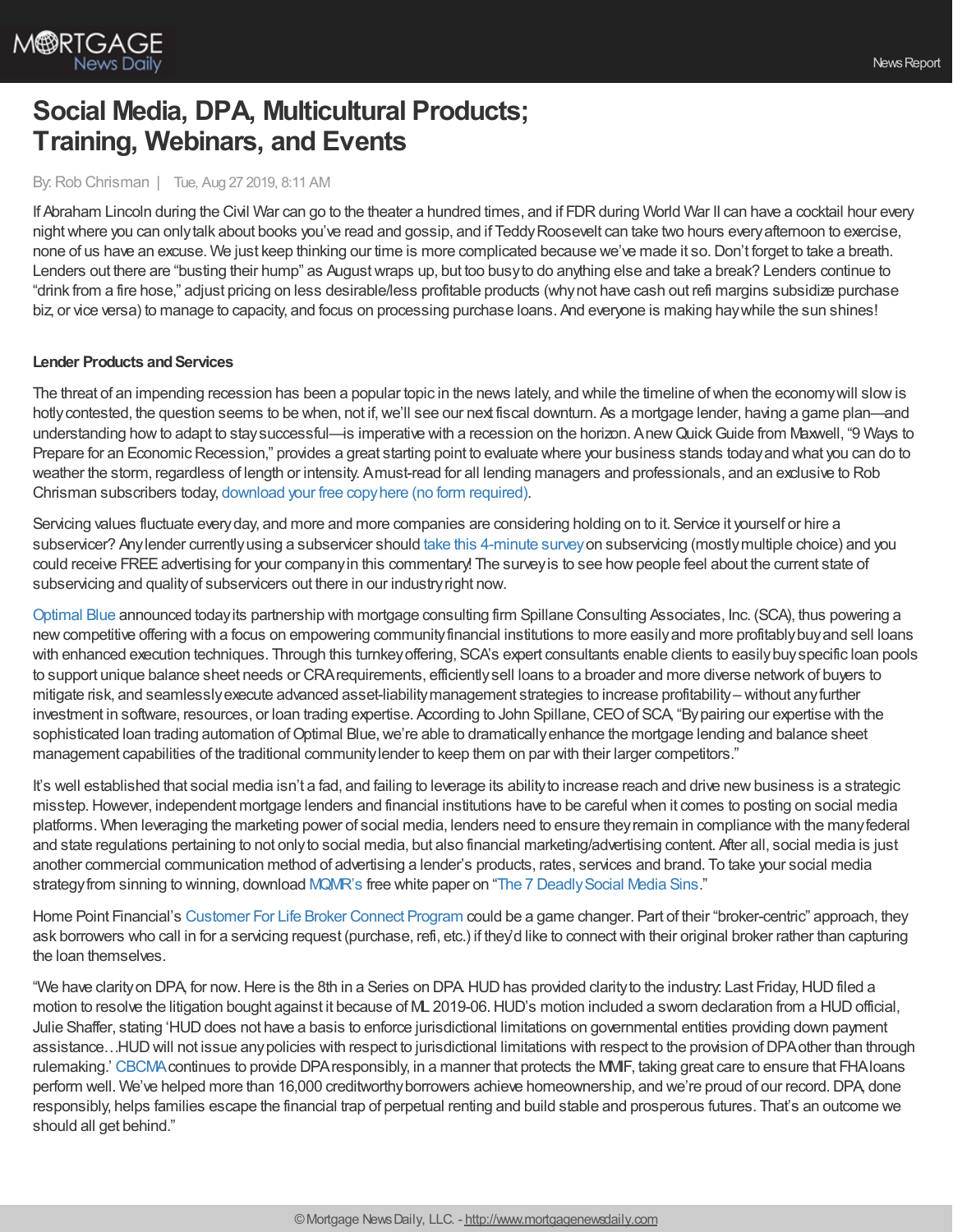

## **M®RTGAGE** News Daily

### **Trainings andEvents**

The just-released Exchange Analytics AML course for RMLOs was written bytwo Certified Anti-MoneyLaundering Specialists (CAMS). Training is delivered online for just \$25 per person, which includes a dedicated portal for your staff and administrative access for your designated supervisors. Exchange Analytics has been helping RMLOs fulfill their Bank Secrecy Act obligations since the training requirement went into effect. Call 847-266-7602 or click [here](http://unbouncepages.com/2019aml-rmlo/) to learn more.

Don't miss MTAMCommittee [webinar](https://register.gotowebinar.com/register/6268511903688129805) on August 27th to hear insights from some of the top innovators from the Mortgage Innovators Conference from the California MBA.

Register for NAMMBA's August 29th webinar: Grow Outside the Box Using Non-QM.

Genworth Mortgage Insurance's September Training Calendar of complimentarycourses are available [here](https://new.mi.genworth.com/training-calendar?view=events&ym=201909&utm_medium=referral&utm_source=crisman&utm_campaign=SeptWebinar&utm_content=Register). With [Featured](https://new.mi.genworth.com/course-catalog?utm_medium=referral&utm_source=crisman&utm_campaign=SeptWebinar&utm_content=FeaturedSeries) Training Series, a newoffering that makes it easyto stayinformed on important mortgage industrytopics.

The National MI September Training Webinar Calendar is nowavailable.[Click](https://www.nationalmi.com/miu/) here to view.

Franklin American Mortgage Wholesale published its September Wholesale "[Customer](https://wholesalestorefront.franklinamerican.com/calendar/) Training Calendar." This month's calendar offers a variety of training opportunities such as: loan processing, goal setting, what's up with the new URLA, advanced self-employed borrower, and detecting and avoiding fraud in loan files.

Are you aware of the sixmethods to objectivelyestimate future credit losses for the life of loans? The newaccounting standards issued by the FASBrequires an estimate of expected credit losses over the life of your loan portfolio to be effectivelyrecorded upon origination.

Register for OMBA's webinar, [September](http://www.ohiomba.org/index.php/are-you-ready-for-cecl-webinar-august-6-2019/) 3, on what is required of your financial institution presented by Mike Cavellaro & Rob Folland, Barnes & Thornburg LLP.

Registration is open for FHA's Free Online Webinar: September 5th, 2-3PMET. This training will discuss FHA Approval and Recertification [Requirements.](https://www.webcaster4.com/Webcast/Page/753/31468)

Lace 'Em Up and Get Ready for The FDCPA Boot Camp in Minneapolis, September 4th - 5th, an intensive litigation primer on suing debt collectors under the Fair Debt Collection Practices Act claims for consumers. Suing Debt Collectors just got easier.

Register for MBAofGreater Philadelphia's Meeting on September 10th from 10AM-2PMfor a [workplace](https://mbagp.org/meet-reg1.php?mi=196283&id=24) issues training workshop featuring attorneys from our partners at Holland & Knight LLP.

Register for an exclusive event: Down Payment Options for First Time Homebuyers. Presented by U.S. Bank Home Mortgage, Freddie Mac and MGIC in Philadelphia, PA on September 10.

Registration is open for FHA's Free Online Webinar: September 11th, 2:00 PM to 3:00 PM (Eastern). This training will discuss Mergers/Acquisitions, and Voluntary Withdrawals.

Registration is open for FHA's Free, Onsite Training in Phoenix AZ; Tuesday and Wednesday, September 10th & 11th, 8:30 AMto 5:00 PM (Mountain). This training will cover a wide range of topics, including recent updates to FHA's Single-Family Housing Policy Handbook 4000.1. Itwill also feature topics dealing with mortgage credit guidelines; underwriting the FHAappraisal; endorsement protocols;Home EquityConversion Mortgages (HECMS), and more.

The New England Mortgage Bankers annual conference will be held 9/11-9/13 in Newport, Rhode Island! If you come, say hello.

The MBAis offering an instructor guided online course, September 10th-24th, created for mortgage banking entry-level staff members. [Introduction](http://mba.informz.net/z/cjUucD9taT03NTcxMDA0JnA9MSZ1PTc3Njc5OTgwOSZsaT01OTcwNjk2NQ/index.html) to Mortgage Banking prepares staff for a long-standing, productive career in mortgage banking.

FHAis offering a Free, Onsite training in Chicago, IL. on Monday, September 16th, 8:30 AMto 4:00 PM (Central). This training will take an indepth look at a varietyof topics, including credit, income, and asset (CIA) documentation; manual underwriting; automated underwriting systems (AUS); closing; and more. Registration for this training will open on August 28th.

Independent Mortgage Professionals are invited to join the MMLAon September 17th at the HomeLend USATraining Center for a discussion on the ins and outs of LOComp regulations.Cost is just \$20 per person. Space is limited, so [register](https://mmla.net/meet-reg1.php?mi=1007325&id=174) soon.

FHA is offering a Free, Onsite training in Chicago, IL. on September 17th, 8:30 AMto 4:00 PM (Central). Discussion topics include policy changes and clarifications, updates on propertyacceptabilitycriteria; underwriting the appraisal; minimum propertyrequirements; property defects; enhanced appraisals and underwriter responsibilities and requirements; programs and products. Registration for this training will open on August 28th.